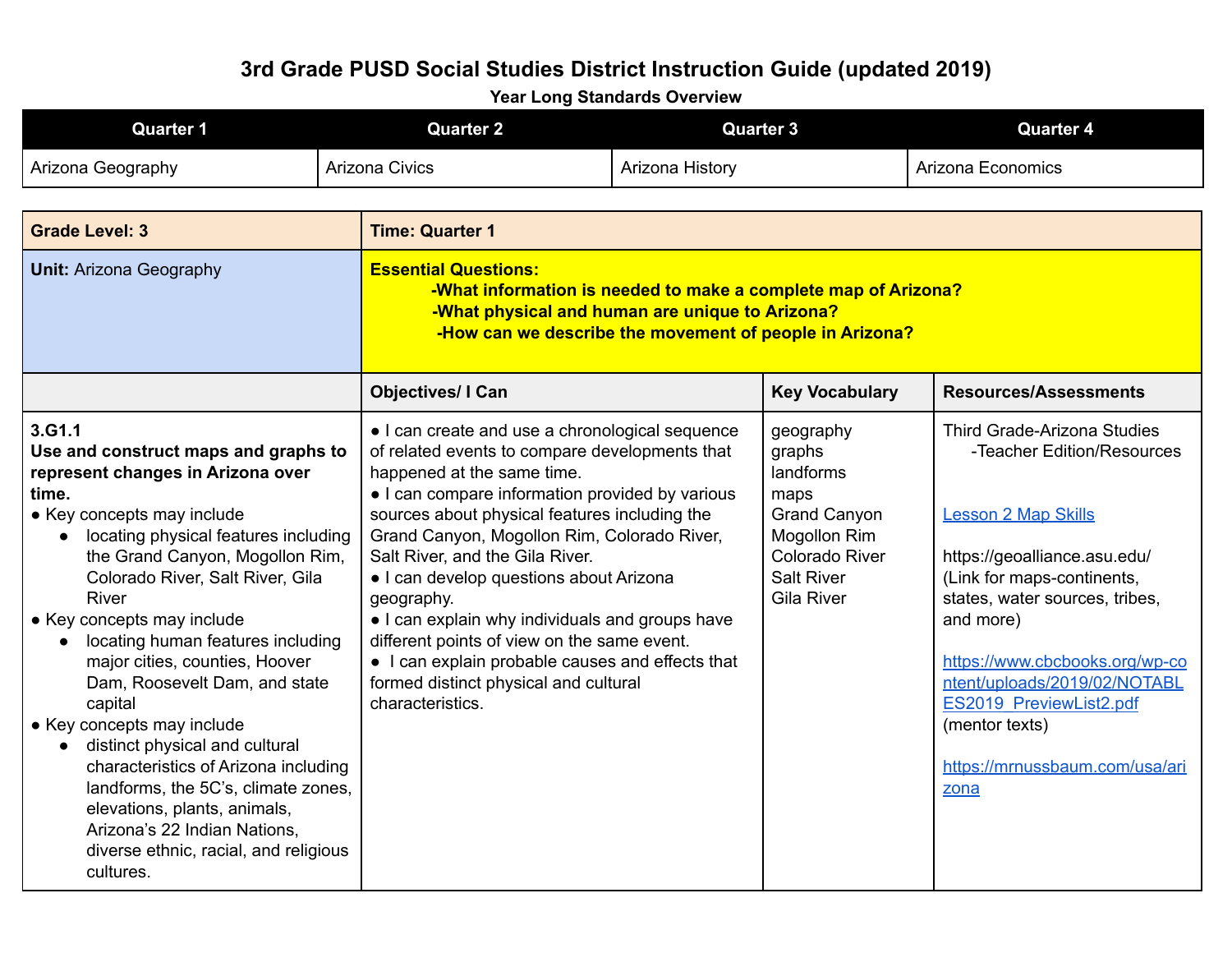| 3.G2.1<br>Explain how people modify and adapt<br>to the Arizona environment.<br>• Key concepts may include<br>modification and adaptation of the<br>environment by Paleo-Indians,<br>PrehistoricIndians, explorers,<br>settlers, farmers, immigrants,<br>migrants, and the 22 Arizona<br>Indian Nations, and the use of<br>Arizona's natural resources. | . I can identify and use evidence that draws<br>information from multiple sources to answer<br>compelling questions about human-environmental<br>interactions in Arizona.<br>• I can construct arguments and explanations for<br>how people modify and adapts to the Arizona<br>environment using reasoning, examples, and<br>details from sources.<br>• I can present summaries of arguments and<br>explanations using print, oral, and digital<br>technologies to explain how people modify and<br>adapt to the Arizona environment. | 22 Arizona Native<br>American nations<br>environment<br>immigrants migrants |
|---------------------------------------------------------------------------------------------------------------------------------------------------------------------------------------------------------------------------------------------------------------------------------------------------------------------------------------------------------|----------------------------------------------------------------------------------------------------------------------------------------------------------------------------------------------------------------------------------------------------------------------------------------------------------------------------------------------------------------------------------------------------------------------------------------------------------------------------------------------------------------------------------------|-----------------------------------------------------------------------------|
| 3.G3.1<br>Describe the movement of people in<br>and out of Arizona over time.<br>• Key concepts may include<br>factors contributing to settlement,<br>economic development, growth of<br>major cities, major economic<br>activities, and land use patterns                                                                                              | • I can identify and use evidence that draws<br>information from multiple sources to answer<br>compelling questions about the movement of<br>people in and out of Arizona over time.<br>• I can generate questions about multiple<br>historical sources about settlement, economic<br>development, growth of major cities, major<br>economic activities, and land use patterns in<br>Arizona.<br>• I can compare information provided by various<br>sources about human population and movement in<br>Arizona.                         | settlers                                                                    |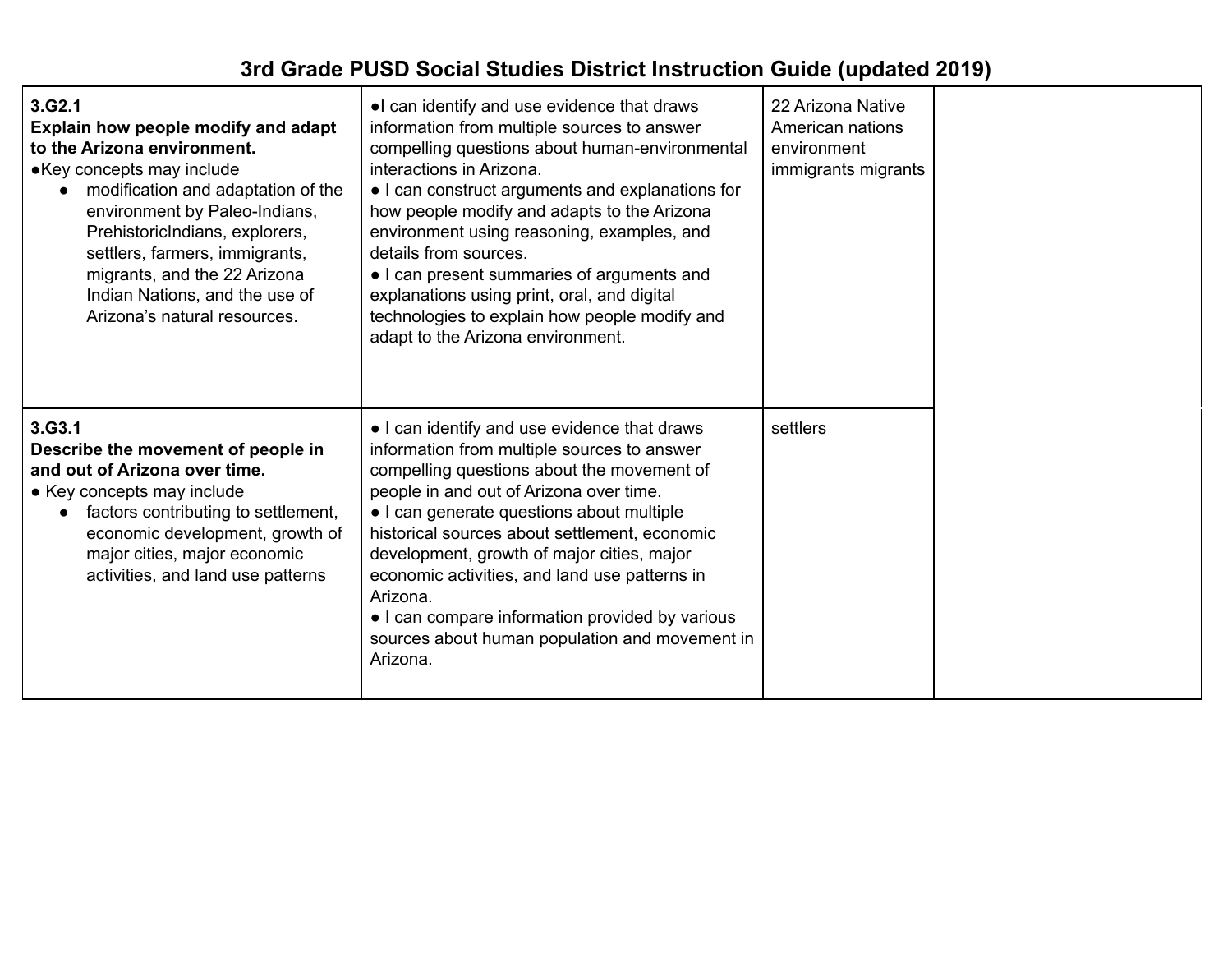| <b>Grade Level: 3</b>                                                                                                                                                                                                                                                                                                                                                                                                                          | <b>Time: Quarter 2</b>                                                                                                                                                                                                                                                                                                                                                                                                                                                                        |                                                                                 |                                                                                                                                                                                                                                                  |
|------------------------------------------------------------------------------------------------------------------------------------------------------------------------------------------------------------------------------------------------------------------------------------------------------------------------------------------------------------------------------------------------------------------------------------------------|-----------------------------------------------------------------------------------------------------------------------------------------------------------------------------------------------------------------------------------------------------------------------------------------------------------------------------------------------------------------------------------------------------------------------------------------------------------------------------------------------|---------------------------------------------------------------------------------|--------------------------------------------------------------------------------------------------------------------------------------------------------------------------------------------------------------------------------------------------|
| <b>Unit: Arizona Civics</b>                                                                                                                                                                                                                                                                                                                                                                                                                    | <b>Essential Questions:</b><br>-How does the voting procedure work in relation to our rights, and the rights of others?<br>-What are the structure and function of the Arizona Constitution and governments; including<br>-local, state, and tribal governments?<br>-In what ways can we work together with members of our community?                                                                                                                                                         |                                                                                 |                                                                                                                                                                                                                                                  |
| <b>Standards</b>                                                                                                                                                                                                                                                                                                                                                                                                                               | <b>Objectives/ I Can</b>                                                                                                                                                                                                                                                                                                                                                                                                                                                                      | <b>Key Vocabulary</b>                                                           | <b>Resources/Assessments</b>                                                                                                                                                                                                                     |
| 3.C1.1<br>Describe civic virtues and democratic<br>principles within a variety of<br>government structures, societies,<br>and/or communities within Arizona.<br>• Key concepts may include<br>respecting the rights of others,<br>$\bullet$<br>helping to promote the common<br>good, and participating in<br>government<br>3.C1.2<br>Use listening, consensus-building, and<br>voting procedures to decide on and act<br>in their classrooms. | • I can explain why individuals and groups have<br>different points of view on the same event.<br>• I can develop questions about Arizona's<br>government structures, societies, and/or<br>communities.<br>• I can identify and use evidence that draws<br>information from multiple sources to answer<br>compelling questions about Arizona's government<br>structures, societies, and/or communities.                                                                                       | civics<br>consensus<br>constitution<br>democratic<br>government<br>vote         | <b>Third Grade-Arizona Studies</b><br>-Teacher Edition/Resources<br>https://www.cbcbooks.org/wp-con<br>tent/uploads/2019/02/NOTABLE<br>S2019 PreviewList2.pdf<br>(mentor texts)<br>www.commonlit.org<br>https://mrnussbaum.com/usa/ariz<br>$ona$ |
| 3.C3.1<br>Describe the origins, functions, and<br>structure of the Arizona Constitution,<br>local governments, and tribal<br>governments<br>• Key concepts for state government may<br>include<br>limited to distinguishing the<br>$\bullet$<br>difference between national and<br>state governments, describing the<br>major responsibilities of each                                                                                         | • I can explain why individuals and groups have<br>different points of view on the same event<br>• I can develop questions about state, local, and<br>tribal governments in Arizona.<br>• I can identify and use evidence that draws<br>information from multiple sources to answer<br>compelling questions about state, local, and tribal<br>governments in Arizona.<br>• I can compare information provided by various<br>sources about state, local, and tribal governments<br>in Arizona. | Constitution<br>national<br>government<br>state government<br>tribal government |                                                                                                                                                                                                                                                  |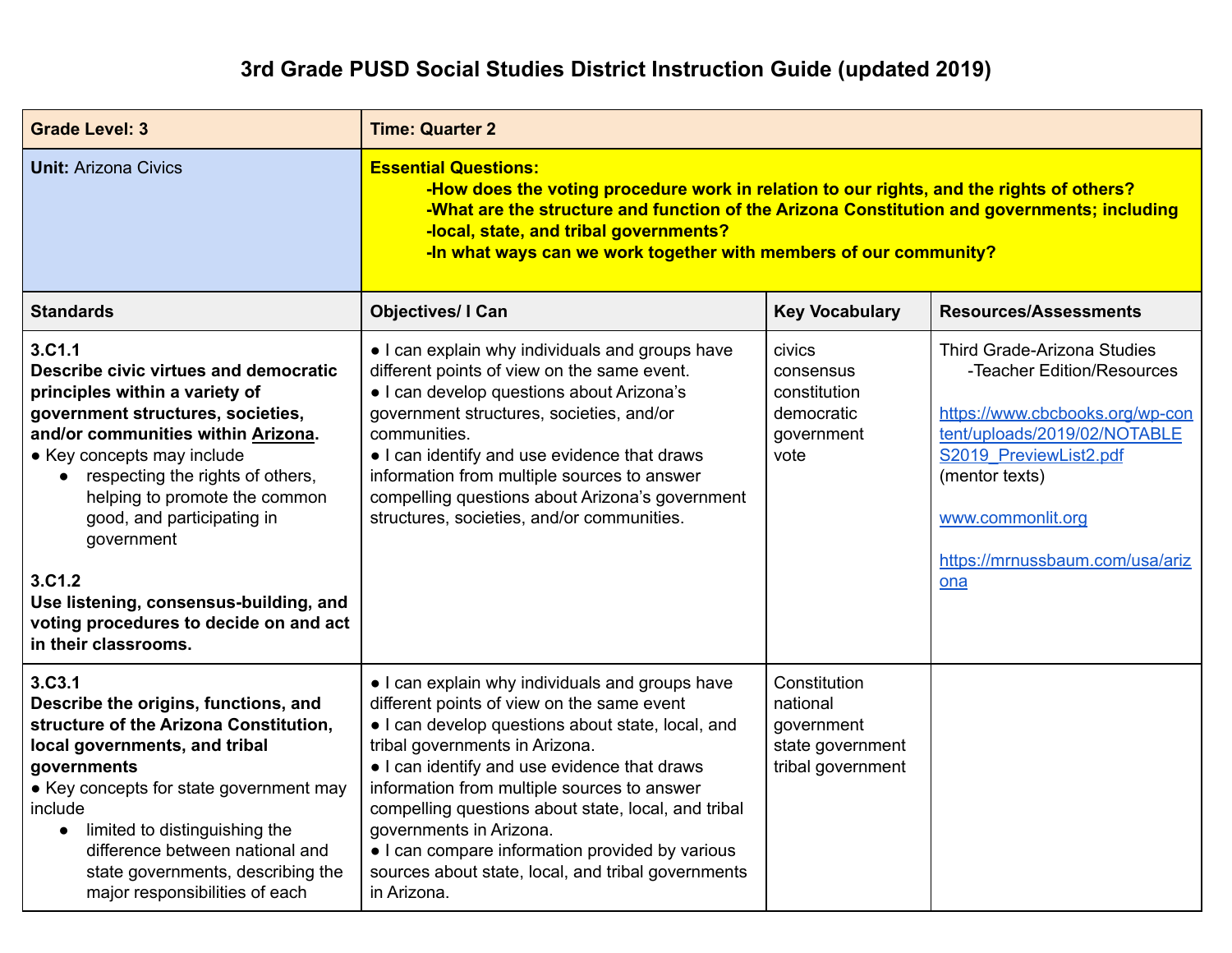| branch, describing the important<br>services state governments<br>provide, describing how state<br>government officials are chosen<br>and who the current officials are,<br>explaining how people can<br>participate in their state<br>governments, explaining why it is<br>important that people participate in<br>their state government, and<br>understanding how state<br>government services are paid for<br>• Key concepts for local governments may                                                   | • I can construct arguments and explanations<br>using reasoning, examples, and details from<br>sources about why it is important to participate in<br>state government.<br>• I can present summaries of explanations using<br>print, oral, and digital technologies about state,<br>local, and tribal governments.<br>• I can present summaries of arguments and<br>explanations using print, oral, and digital<br>technologies about the ways in which people<br>benefit from and are challenged by working<br>together. |  |
|--------------------------------------------------------------------------------------------------------------------------------------------------------------------------------------------------------------------------------------------------------------------------------------------------------------------------------------------------------------------------------------------------------------------------------------------------------------------------------------------------------------|---------------------------------------------------------------------------------------------------------------------------------------------------------------------------------------------------------------------------------------------------------------------------------------------------------------------------------------------------------------------------------------------------------------------------------------------------------------------------------------------------------------------------|--|
| include                                                                                                                                                                                                                                                                                                                                                                                                                                                                                                      |                                                                                                                                                                                                                                                                                                                                                                                                                                                                                                                           |  |
| distinguishing between state and<br>$\bullet$<br>local governments, knowing<br>services local governments provide<br>such as public safety, public<br>transportation, education,<br>recreation, explain how local<br>government services are provided<br>and paid for, describing how local<br>government officials are chosen<br>and who they are, explaining how<br>people can participate in their local<br>government, and explaining why it<br>is important to participate in their<br>local government |                                                                                                                                                                                                                                                                                                                                                                                                                                                                                                                           |  |
| • Key concepts for Tribal governments                                                                                                                                                                                                                                                                                                                                                                                                                                                                        |                                                                                                                                                                                                                                                                                                                                                                                                                                                                                                                           |  |
| may include                                                                                                                                                                                                                                                                                                                                                                                                                                                                                                  |                                                                                                                                                                                                                                                                                                                                                                                                                                                                                                                           |  |
| distinguishing between national,<br>state, local, and tribal<br>governments. understanding the<br>services provided by tribal<br>governments, their organization,<br>and how leaders are chosen                                                                                                                                                                                                                                                                                                              |                                                                                                                                                                                                                                                                                                                                                                                                                                                                                                                           |  |
|                                                                                                                                                                                                                                                                                                                                                                                                                                                                                                              |                                                                                                                                                                                                                                                                                                                                                                                                                                                                                                                           |  |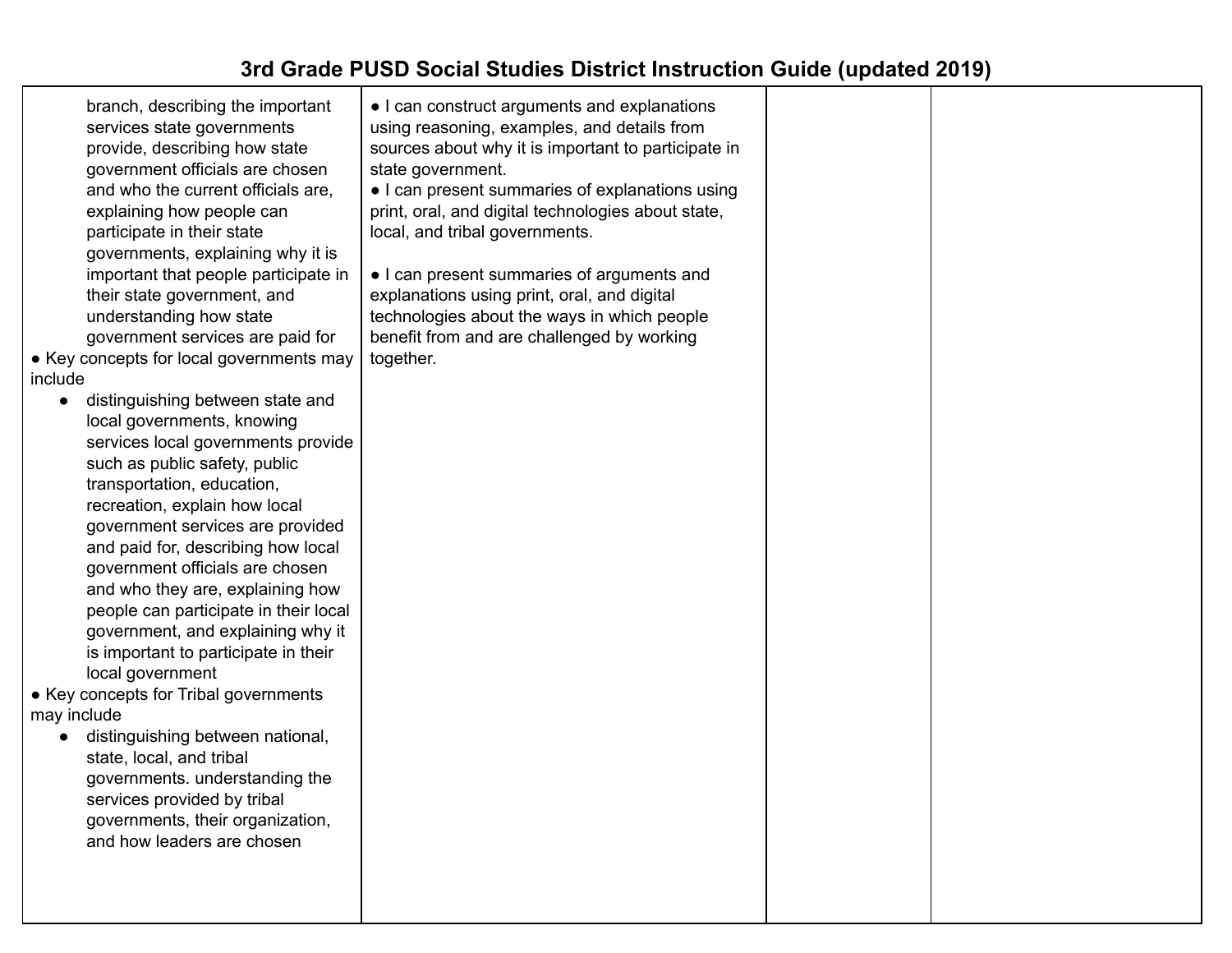| 3.C <sub>3.2</sub>                    |  |  |
|---------------------------------------|--|--|
| Describe ways in which people benefit |  |  |
| from and are challenged by working    |  |  |
| together, including through families, |  |  |
| school, workplaces, voluntary         |  |  |
| organizations, and government.        |  |  |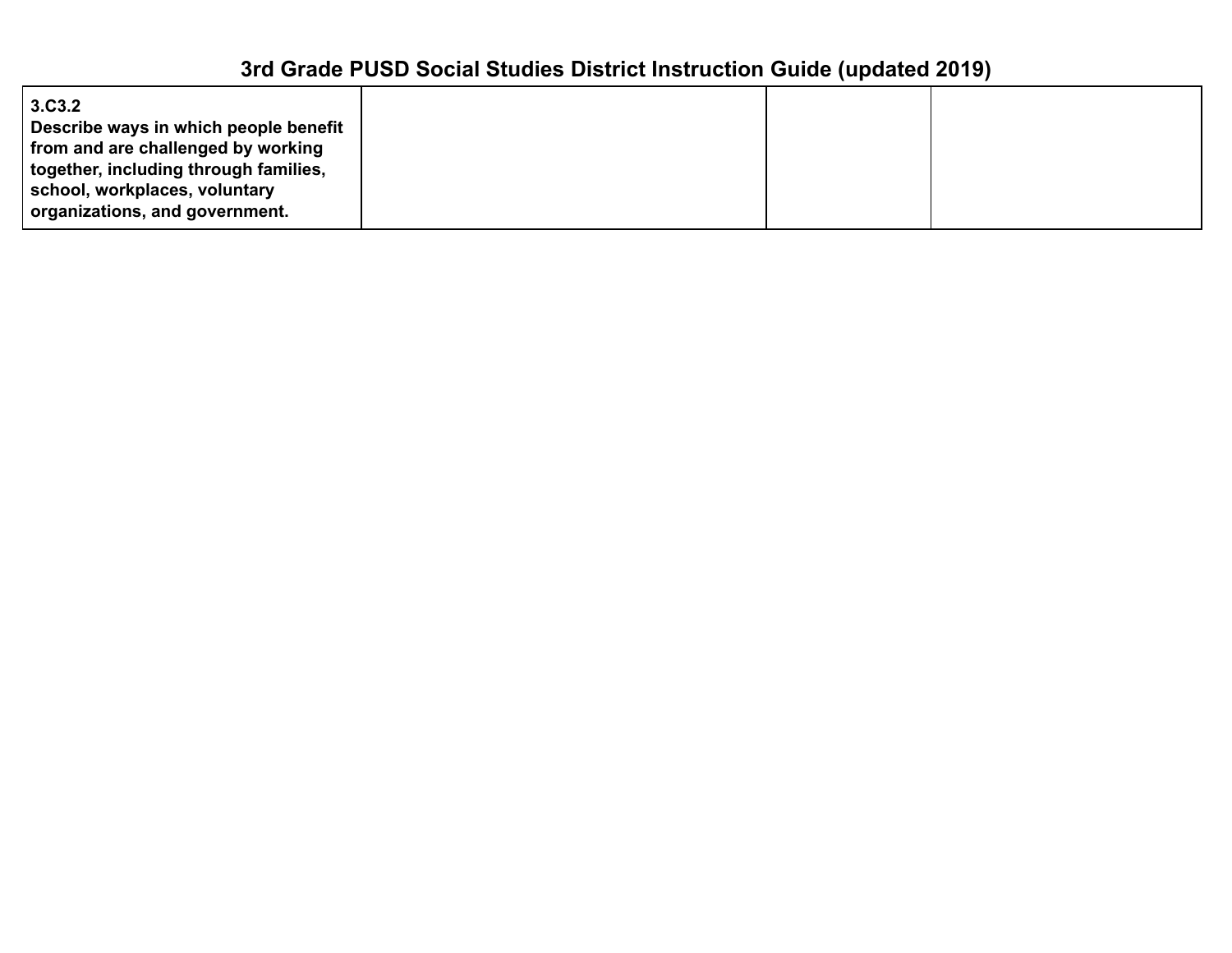| <b>Grade Level: 3</b>                                                                                                                                                                                                                                                                                                                                                                                                                                                                                                                                                                                                             | <b>Time: Quarter 3</b>                                                                                                                                                                                                                                                                                                                                                                                                                                                                                                                                                                                                                                                                                                                                                       |                                                                                                                                                                                                           |                                                                                                                                                                                                                                                                                                                                                                                                           |
|-----------------------------------------------------------------------------------------------------------------------------------------------------------------------------------------------------------------------------------------------------------------------------------------------------------------------------------------------------------------------------------------------------------------------------------------------------------------------------------------------------------------------------------------------------------------------------------------------------------------------------------|------------------------------------------------------------------------------------------------------------------------------------------------------------------------------------------------------------------------------------------------------------------------------------------------------------------------------------------------------------------------------------------------------------------------------------------------------------------------------------------------------------------------------------------------------------------------------------------------------------------------------------------------------------------------------------------------------------------------------------------------------------------------------|-----------------------------------------------------------------------------------------------------------------------------------------------------------------------------------------------------------|-----------------------------------------------------------------------------------------------------------------------------------------------------------------------------------------------------------------------------------------------------------------------------------------------------------------------------------------------------------------------------------------------------------|
| <b>Unit: Arizona History</b>                                                                                                                                                                                                                                                                                                                                                                                                                                                                                                                                                                                                      | <b>Essential Questions:</b><br>-How are the time periods of Arizona cultures different; including the contributions of the 22<br><b>Native American tribes?</b><br>-What primary and secondary sources would help us to understand the conflict and<br>resolutions in the history of Arizona?<br>-How do individual rights, freedoms, and responsibilities vary in communities, states, and<br>nations?                                                                                                                                                                                                                                                                                                                                                                      |                                                                                                                                                                                                           |                                                                                                                                                                                                                                                                                                                                                                                                           |
| <b>Standards</b>                                                                                                                                                                                                                                                                                                                                                                                                                                                                                                                                                                                                                  | <b>Objectives/I Can</b>                                                                                                                                                                                                                                                                                                                                                                                                                                                                                                                                                                                                                                                                                                                                                      | <b>Key</b><br><b>Vocabulary</b>                                                                                                                                                                           | <b>Resources/Assessments</b>                                                                                                                                                                                                                                                                                                                                                                              |
| 3.H1.1<br>Utilize a variety of sources to construct<br>a historical narrative exploring<br>Arizona's cultures, civilizations, and<br>innovations.<br>• Key concepts may include<br>impact of prehistoric peoples,<br>$\bullet$<br>Native Americans, Latinx, African<br>Americans, Asian Americans, and<br>newcomers from the United States<br>and world on art, language,<br>architecture, mining, agriculture,<br>and innovations<br>explorers, settlers, trappers,<br>$\bullet$<br>missionaries, and colonizers<br>statehood<br>Influential individuals and groups in<br>$\bullet$<br>the history and development of<br>Arizona | • I can compare specific historical time periods to life<br>today, including innovations, language, architecture,<br>agriculture, etc.<br>• I can generate questions about individuals and<br>groups who have impacted history including but not<br>limited to Native Americans, Latinx, African Americans,<br>Asian Americans, newcomers, settlers, trappers,<br>missionaries, colonizers, etc.<br>• I can compare information provided by various<br>sources about Arizona's cultures, civilizations and<br>innovations.<br>• I can develop questions about Arizona's cultures,<br>civilizations, and innovations.<br>• I can determine the contributions made by various<br>cultural and ethnic groups including the 22 Native<br>American tribes that reside in Arizona. | agriculture<br>architecture<br>civilizations<br>colonizers<br>cultures<br>explorers<br>innovations<br>innovations<br>language<br>mining<br>missionaries<br>prehistoric<br>peoples<br>settlers<br>trappers | Third Grade-Arizona Studies<br>-Teacher Edition/Resources<br>Native American Tribes of<br>Arizona:<br>http://bit.ly/2uPW0YG<br>http://bit.ly/2OYPE2J<br>http://bit.ly/2lkL6SZ<br>https://geoalliance.asu.edu/<br>(Link for maps-continents,<br>states, water sources, tribes,<br>and more)<br>https://www.cbcbooks.org/wp-co<br>ntent/uploads/2019/02/NOTABL<br>ES2019 PreviewList2.pdf<br>(mentor texts) |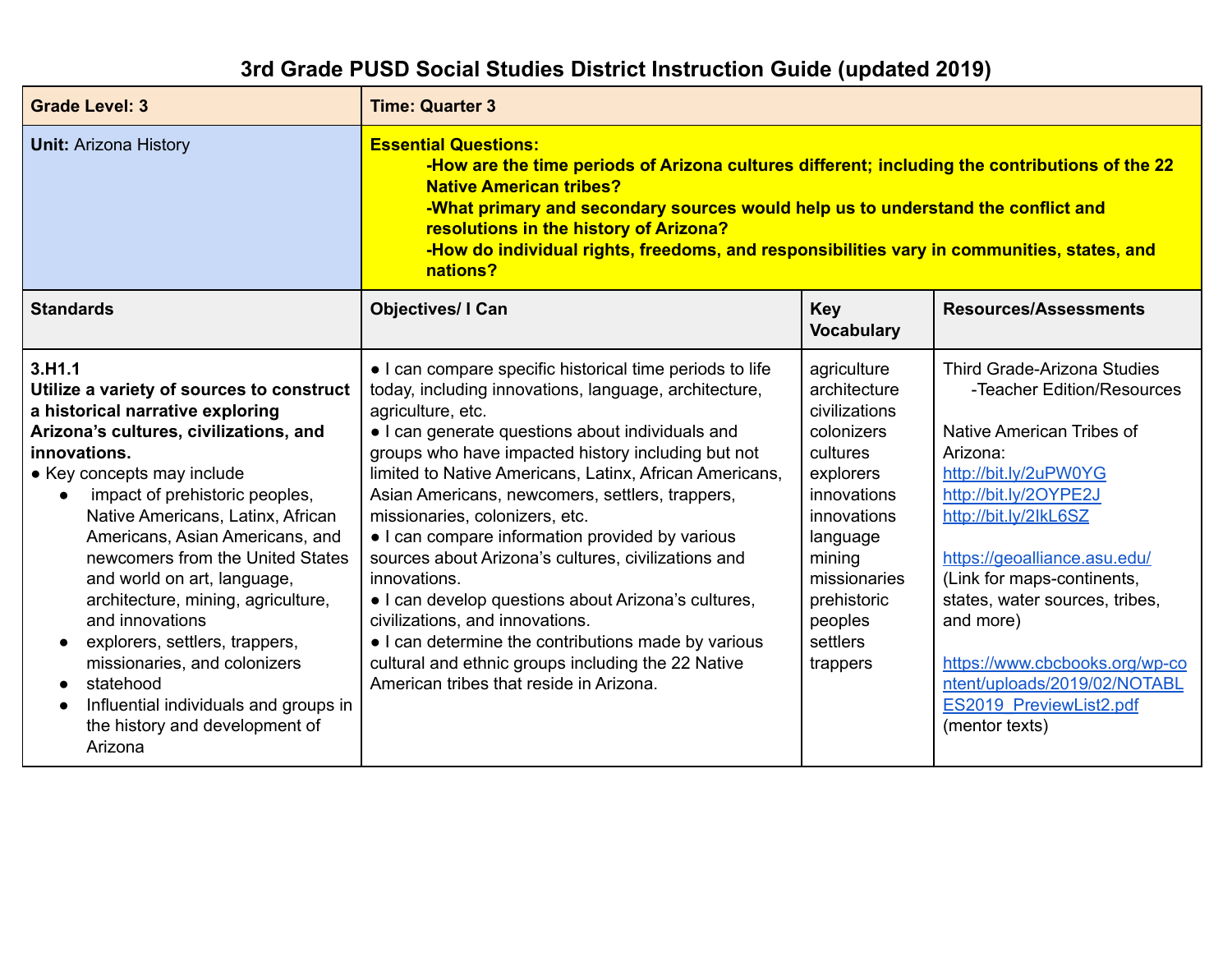| 3.H2.1<br>Use primary and secondary sources to<br>generate questions about the causes<br>and effects of conflicts and resolutions<br>throughout Arizona's history.<br>• Key concepts may include<br>conflicts over exploration,<br>$\bullet$<br>colonization, settlement,<br>industrialism, and the 22 Arizona<br><b>Indian Nations</b><br>3.H2.2<br><b>Examine how individuals and groups</b><br>have worked together throughout<br>Arizona's history.                                            | • I can explain probable causes and effects of<br>conflicts and resolutions throughout<br>Arizona's history.<br>• I can develop questions about explorations.<br>• I can explain why individuals and groups have<br>different points of view over colonization<br>and settlement.<br>• I can compare life during historical time<br>periods to today including exploration,<br>colonization, settlement, industrialism,<br>and the 22 Arizona Indian Nations.<br>• I can generate questions about individuals<br>and groups who have impacted history<br>and how the groups have worked<br>together throughout Arizona's history. | conflict<br>resolution<br>exploration<br>colonization<br>settlement<br>industrialism                                                                                                                                                     | www.commonlit.org<br>https://mrnussbaum.com/usa/ari<br>zona |
|----------------------------------------------------------------------------------------------------------------------------------------------------------------------------------------------------------------------------------------------------------------------------------------------------------------------------------------------------------------------------------------------------------------------------------------------------------------------------------------------------|-----------------------------------------------------------------------------------------------------------------------------------------------------------------------------------------------------------------------------------------------------------------------------------------------------------------------------------------------------------------------------------------------------------------------------------------------------------------------------------------------------------------------------------------------------------------------------------------------------------------------------------|------------------------------------------------------------------------------------------------------------------------------------------------------------------------------------------------------------------------------------------|-------------------------------------------------------------|
| 3.H3.1<br>Evaluate how individual rights,<br>freedoms, and responsibilities can vary<br>based on community, state, and nation.<br>• Key concepts may include<br>women's rights, segregation,<br>$\bullet$<br>Native American rights and<br>citizenship, internment and POW<br>(prisoners of war) camps, migrants<br>and farmworkers<br>3.H3.2<br>Use primary and secondary sources to<br>analyze the changes that have taken<br>place in Arizona which could include<br>the use of current events. | • I can create and use a chronological sequence of<br>related events to compare developments for a given<br>time frame using primary and secondary sources.<br>• I can compare life during a historical time period to<br>life today using primary and secondary sources.<br>• I can generate questions about individuals and<br>groups who have impacted history including women,<br>Native Americans, POWs, migrants, and farmworkers.                                                                                                                                                                                          | citizenship<br>community<br>current<br>events<br>freedoms<br>internment<br>migrants<br>nation<br>POW camps<br>responsibilities<br>rights<br>segregation<br>state<br><b>Native</b><br>Americans<br><b>POWs</b><br>migrants<br>farmworkers |                                                             |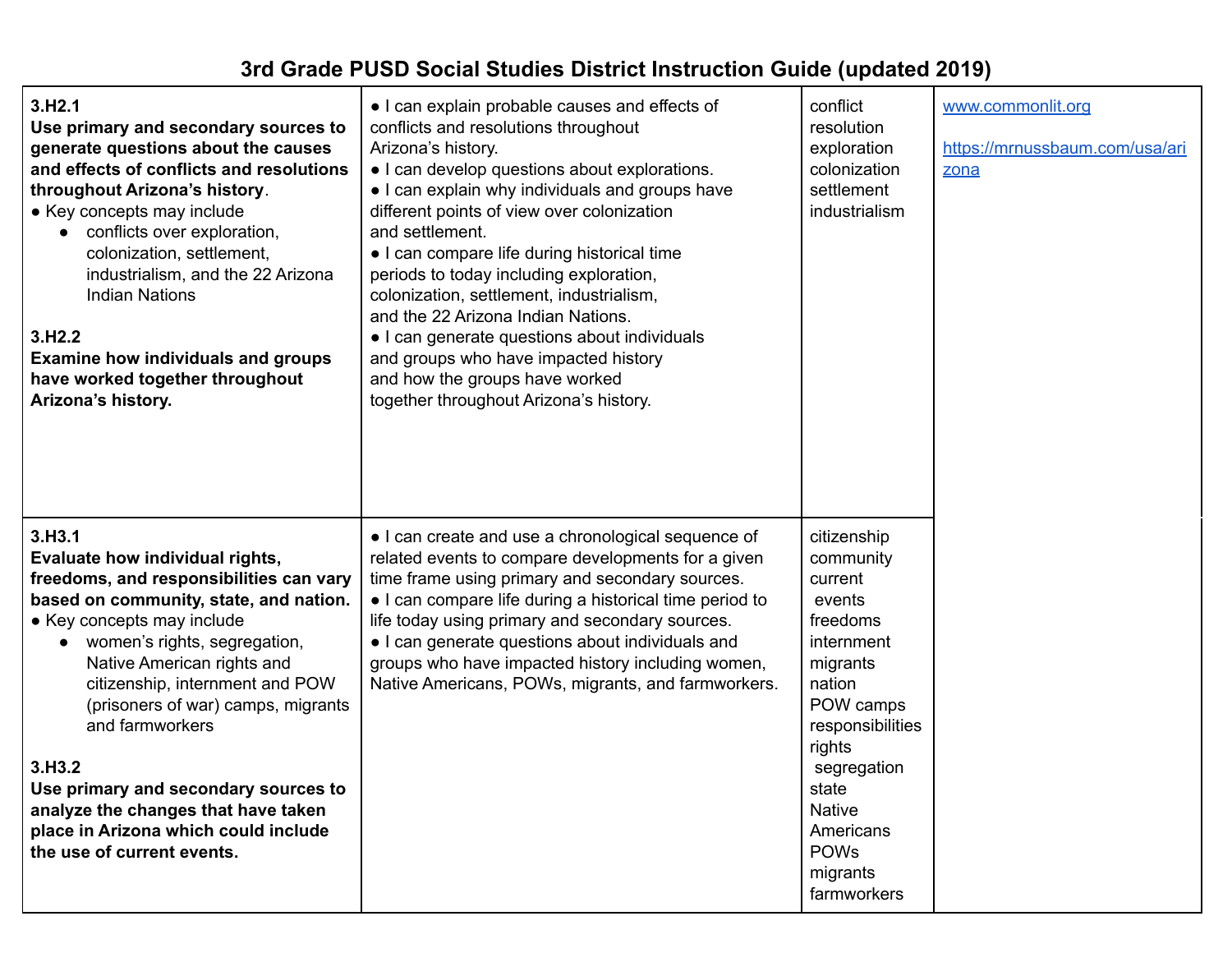| <b>Grade Level: 3</b>                                                                                                                                                                                                                                                                                                                                                                                                                                | <b>Time: Quarter 4</b>                                                                                                                                                                                                                                                                                                                                                                                                                            |                                                                                                                                                                                      |                                                                                                                                                                                                                                                                                                                                                                                         |
|------------------------------------------------------------------------------------------------------------------------------------------------------------------------------------------------------------------------------------------------------------------------------------------------------------------------------------------------------------------------------------------------------------------------------------------------------|---------------------------------------------------------------------------------------------------------------------------------------------------------------------------------------------------------------------------------------------------------------------------------------------------------------------------------------------------------------------------------------------------------------------------------------------------|--------------------------------------------------------------------------------------------------------------------------------------------------------------------------------------|-----------------------------------------------------------------------------------------------------------------------------------------------------------------------------------------------------------------------------------------------------------------------------------------------------------------------------------------------------------------------------------------|
| <b>Unit: Arizona Economics</b>                                                                                                                                                                                                                                                                                                                                                                                                                       | <b>Essential Question:</b><br>-How have industries and occupations shaped Arizona?<br>-What are ways that people in Arizona earn a living, and how do those earnings shape their<br>financial decisions?<br>-Explain how the availability of resources in Arizona affect our decision making.<br>-How is Arizona connected with other states in the movement of goods and services?                                                               |                                                                                                                                                                                      |                                                                                                                                                                                                                                                                                                                                                                                         |
| <b>Standards</b>                                                                                                                                                                                                                                                                                                                                                                                                                                     | <b>Objectives/ I Can</b>                                                                                                                                                                                                                                                                                                                                                                                                                          | <b>Key Vocabulary</b>                                                                                                                                                                | <b>Resources/Assessments</b>                                                                                                                                                                                                                                                                                                                                                            |
| 3.E1.1<br>Describe and discuss industries and<br>occupations that have shaped Arizona.<br>• Key concepts may include<br>the 5 C's (copper, cattle, cotton,<br>citrus, climate), ranching, mining,<br>farming, and tourism.<br>3.E1.2<br>Identify various forms of earning<br>income in the state of Arizona.<br>3.E1.3<br>Identify positive and negative<br>incentives that influence financial<br>decisions people make to save and<br>spend money. | • I can develop questions about Arizona<br>economics.<br>• I can compare life in the industries and<br>occupations that have shaped Arizona to life<br>today.<br>• I can explain why individuals and groups have<br>different points of view on saving and spending<br>money.<br>• I can construct arguments and explanations<br>using reasoning, examples, and details from<br>sources about positive and negative incentives<br>that influence. | 5 <sub>c's</sub><br>cattle<br>$\bullet$<br>citrus<br>climate<br>$\bullet$<br>copper<br>$\bullet$<br>cotton<br>$\bullet$<br>incentives<br>income<br>industries<br>occupations tourism | <b>Third Grade-Arizona Studies</b><br>-Teacher Edition/Resources<br>https://geoalliance.asu.edu/<br>(Link for maps-continents, states,<br>water sources, tribes, and more)<br>https://www.cbcbooks.org/wp-co<br>ntent/uploads/2019/02/NOTABLE<br>S2019 PreviewList2.pdf<br>(mentor texts)<br>www.commonlit.org<br>https://www.econedlink.org/<br>https://mrnussbaum.com/usa/ariz<br>ona |
| 3.E2.1<br>Explain how the availability of<br>resources affects decision making in<br>Arizona with respect to water and other<br>natural resources.                                                                                                                                                                                                                                                                                                   | • Explain probable causes and effects of<br>availability of natural resources in Arizona. .<br>Explain probably causes and effects of<br>movements of people, goods, and ideas between<br>Arizona, other states, and Mexico.<br>• Present summaries of arguments and<br>explanations using print, oral, and digital                                                                                                                               | goods<br>natural resources<br>resources                                                                                                                                              |                                                                                                                                                                                                                                                                                                                                                                                         |